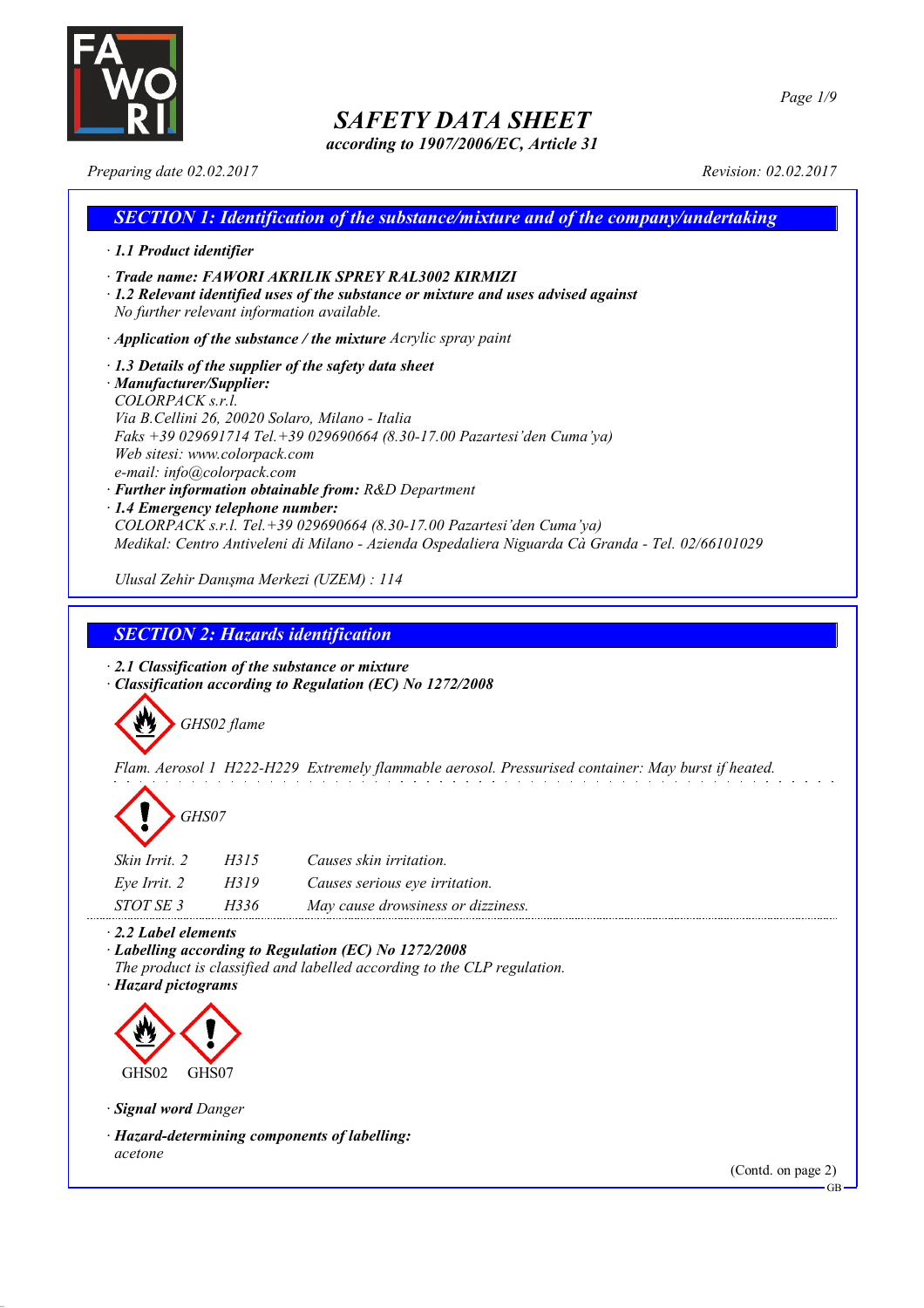*according to 1907/2006/EC, Article 31*

*Preparing date 02.02.2017 Revision: 02.02.2017*

#### *Trade name: FAWORI AKRILIK SPREY RAL3002 KIRMIZI*

(Contd. of page 1) *· Hazard statements H222-H229 Extremely flammable aerosol. Pressurised container: May burst if heated. H315 Causes skin irritation. H319 Causes serious eye irritation. H336 May cause drowsiness or dizziness. · Precautionary statements P101 If medical advice is needed, have product container or label at hand. P102 Keep out of reach of children. P103 Read label before use. P210 Keep away from heat/sparks/open flames/hot surfaces. - No smoking. P251 Pressurized container: Do not pierce or burn, even after use. P305+P351+P338 IF IN EYES: Rinse cautiously with water for several minutes. Remove contact lenses, if present and easy to do. Continue rinsing. P405 Store locked up.*<br>*P410+P412 Protect from sure P410+P412 Protect from sunlight. Do not expose to temperatures exceeding 50 °C/122 °F. P501 Dispose of contents/container in accordance with local/regional/national/international regulations. · Additional information:*

Pressurized container: protect from sunlight and do not expose to temperatures exceeding 50°C. Do not pierce or *burn, even after use.*

Do not spray on a naked flame or any incandescent material. Keep away from sources of ignition - No smoking. *· 2.3 Other hazards*

- *· Results of PBT and vPvB assessment*
- *· PBT: Not applicable.*
- *· vPvB: Not applicable.*

### *SECTION 3: Composition/information on ingredients*

- *· 3.2 Chemical characterisation: Mixtures*
- *· Description:*

| Dangerous components: |                                                                                                                                                                                                  |              |
|-----------------------|--------------------------------------------------------------------------------------------------------------------------------------------------------------------------------------------------|--------------|
|                       | cosolvent                                                                                                                                                                                        | $< 2.5\%$    |
|                       | $\langle \rangle$ Acute Tox. 4, H302; Acute Tox. 4, H312; Acute Tox. 4, H332; Skin Irrit. 2,<br>H315; Eye Irrit. 2, H319                                                                         |              |
| $CAS: 67-64-1$        | acetone                                                                                                                                                                                          | $25 - 50\%$  |
|                       | EINECS: 200-662-2 & Flam. Liq. 2, H225; $\Diamond$ Eye Irrit. 2, H319; STOT SE 3, H336                                                                                                           |              |
| $CAS: 68476-40-4$     | Hydrocarbons, C3-4                                                                                                                                                                               | $25 - 50\%$  |
|                       | EINECS: 270-681-9 & Flam. Gas 1, H220; Press. Gas C, H280                                                                                                                                        |              |
| $CAS: 1330-20-7$      | <i>Xylol, Isomerengemisch (wenn Flammpunkt</i> <21 $^{\circ}$ C)                                                                                                                                 | $10 - 25\%$  |
|                       | $\otimes$ Flam. Lig. 2, H225; $\otimes$ Acute Tox. 4, H312; Acute Tox. 4, H332; Skin Irrit.<br>2. H315                                                                                           |              |
| $CAS: 123-86-4$       | n-butyl acetate                                                                                                                                                                                  | $2.5 - 10\%$ |
|                       | EINECS: 204-658-1 & Flam. Liq. 3, H226; STOT SE 3, H336                                                                                                                                          |              |
| CAS: 110-82-7         | cyclohexane                                                                                                                                                                                      | $< 2.5\%$    |
|                       | EINECS: 203-806-2 $\otimes$ Flam. Liq. 2, H225; $\otimes$ Asp. Tox. 1, H304; $\otimes$ Aquatic Acute 1, H400;<br>Aquatic Chronic 1, H410; $\langle \rangle$ Skin Irrit. 2, H315; STOT SE 3, H336 |              |
|                       | Additional information: For the wording of the listed risk phrases refer to section 16.                                                                                                          | GB           |

(Contd. on page 3)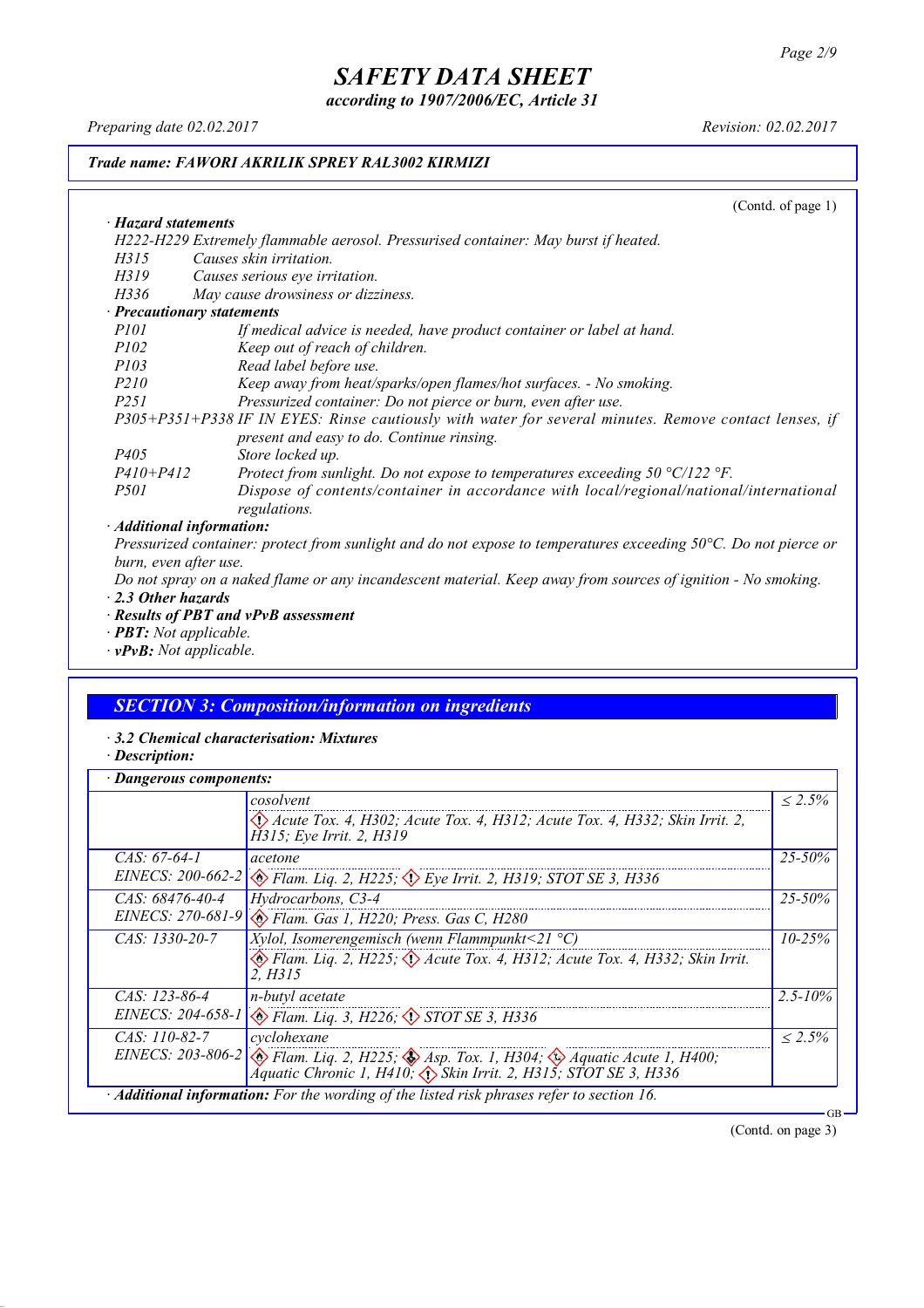*according to 1907/2006/EC, Article 31*

*Preparing date 02.02.2017 Revision: 02.02.2017*

#### *Trade name: FAWORI AKRILIK SPREY RAL3002 KIRMIZI*

(Contd. of page 2)

#### *SECTION 4: First aid measures*

*· 4.1 Description of first aid measures*

*· General information:*

Symptoms of poisoning may even occur after several hours; therefore medical observation for at least 48 hours *after the accident.*

*· After inhalation:*

*Supply fresh air. If required, provide artificial respiration. Keep patient warm. Consult doctor if symptoms persist.*

*In case of unconsciousness place patient stably in side position for transportation.*

- *· After skin contact: Immediately rinse with water.*
- *· After eye contact:*

*Rinse opened eye for several minutes under running water. If symptoms persist, consult a doctor.*

*· After swallowing: If symptoms persist consult doctor.*

*· 4.2 Most important symptoms and effects, both acute and delayed No further relevant information available.*

*· 4.3 Indication of any immediate medical attention and special treatment needed*

*No further relevant information available.*

### *SECTION 5: Firefighting measures*

- *· 5.1 Extinguishing media*
- *· Suitable extinguishing agents: CO2, sand, extinguishing powder. Do not use water.*
- *· For safety reasons unsuitable extinguishing agents: Water with full jet*
- *· 5.2 Special hazards arising from the substance or mixture No further relevant information available.*
- *· 5.3 Advice for firefighters*
- *· Protective equipment: Mouth respiratory protective device.*

### *SECTION 6: Accidental release measures*

*· 6.1 Personal precautions, protective equipment and emergency procedures Wear protective equipment. Keep unprotected persons away.*

*· 6.2 Environmental precautions: Do not allow to enter sewers/ surface or ground water.*

*· 6.3 Methods and material for containment and cleaning up:*

*Dispose contaminated material as waste according to item 13. Ensure adequate ventilation.*

*Do not flush with water or aqueous cleansing agents*

- *· 6.4 Reference to other sections*
- *See Section 7 for information on safe handling.*

*See Section 8 for information on personal protection equipment.*

*See Section 13 for disposal information.*

#### *SECTION 7: Handling and storage*

*· 7.1 Precautions for safe handling*

*Ensure good ventilation/exhaustion at the workplace.*

*Open and handle receptacle with care.*

*· Information about fire - and explosion protection: Keep ignition sources away - Do not smoke.*

*Protect against electrostatic charges.*

(Contd. on page 4)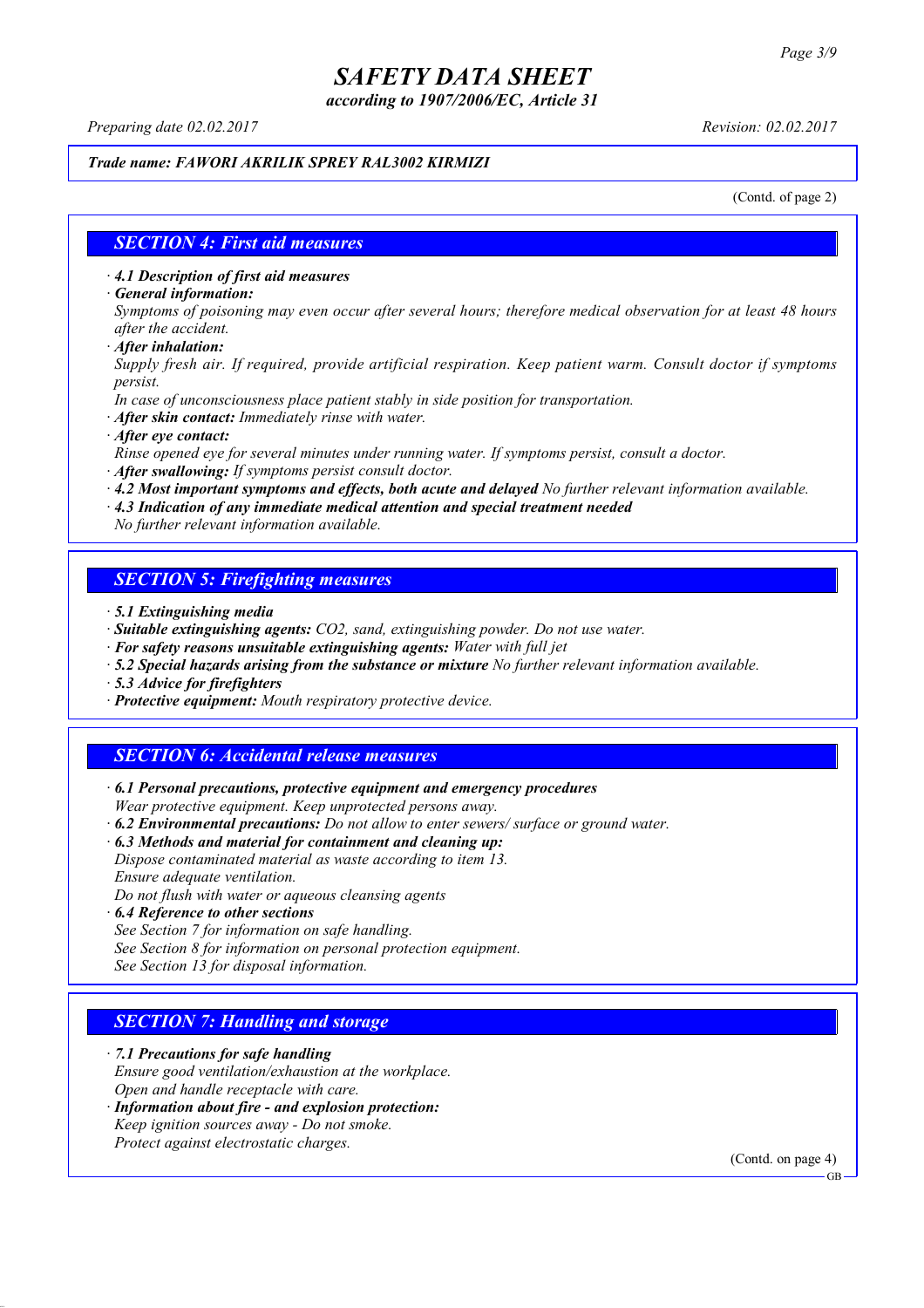*according to 1907/2006/EC, Article 31*

*Preparing date 02.02.2017 Revision: 02.02.2017*

#### *Trade name: FAWORI AKRILIK SPREY RAL3002 KIRMIZI*

(Contd. of page 3) *Pressurised container: protect from sunlight and do not expose to temperatures exceeding 50 °C, i.e. electric lights. Do not pierce or burn, even after use. Do not spray onto a naked flame or any incandescent material.*

- *· 7.2 Conditions for safe storage, including any incompatibilities · Storage:*
- *· Requirements to be met by storerooms and receptacles: Store in a cool location. Observe official regulations on storing packagings with pressurised containers.*
- *· Information about storage in one common storage facility: Not required. · Further information about storage conditions: Keep container tightly sealed. Do not seal receptacle gas tight. Store in cool, dry conditions in well sealed receptacles. Protect from heat and direct sunlight.*

*· 7.3 Specific end use(s) No further relevant information available.*

## *SECTION 8: Exposure controls/personal protection*

- *· Additional information about design of technical facilities: No further data; see item 7.*
- *· 8.1 Control parameters · Ingredients with limit values that require monitoring at the workplace: 67-64-1 acetone WEL Short-term value: 3620 mg/m³, 1500 ppm Long-term value: 1210 mg/m³, 500 ppm 1330-20-7 Xylol, Isomerengemisch (wenn Flammpunkt<21 °C) WEL Short-term value: 441 mg/m³, 100 ppm Long-term value: 220 mg/m³, 50 ppm Sk, BMGV 123-86-4 n-butyl acetate WEL Short-term value: 966 mg/m³, 200 ppm Long-term value: 724 mg/m³, 150 ppm 111-76-2 2-Butoxyethanol WEL Short-term value: 246 mg/m³, 50 ppm Long-term value: 123 mg/m³, 25 ppm Sk, BMGV · Ingredients with biological limit values: 1330-20-7 Xylol, Isomerengemisch (wenn Flammpunkt<21 °C) BMGV 650 mmol/mol creatinine Medium: urine Sampling time: post shift Parameter: methyl hippuric acid 111-76-2 2-Butoxyethanol BMGV 240 mmol/mol creatinine Medium: urine Sampling time: post shift Parameter: butoxyacetic acid · Additional information: The lists valid during the making were used as basis.* (Contd. on page 5)

GB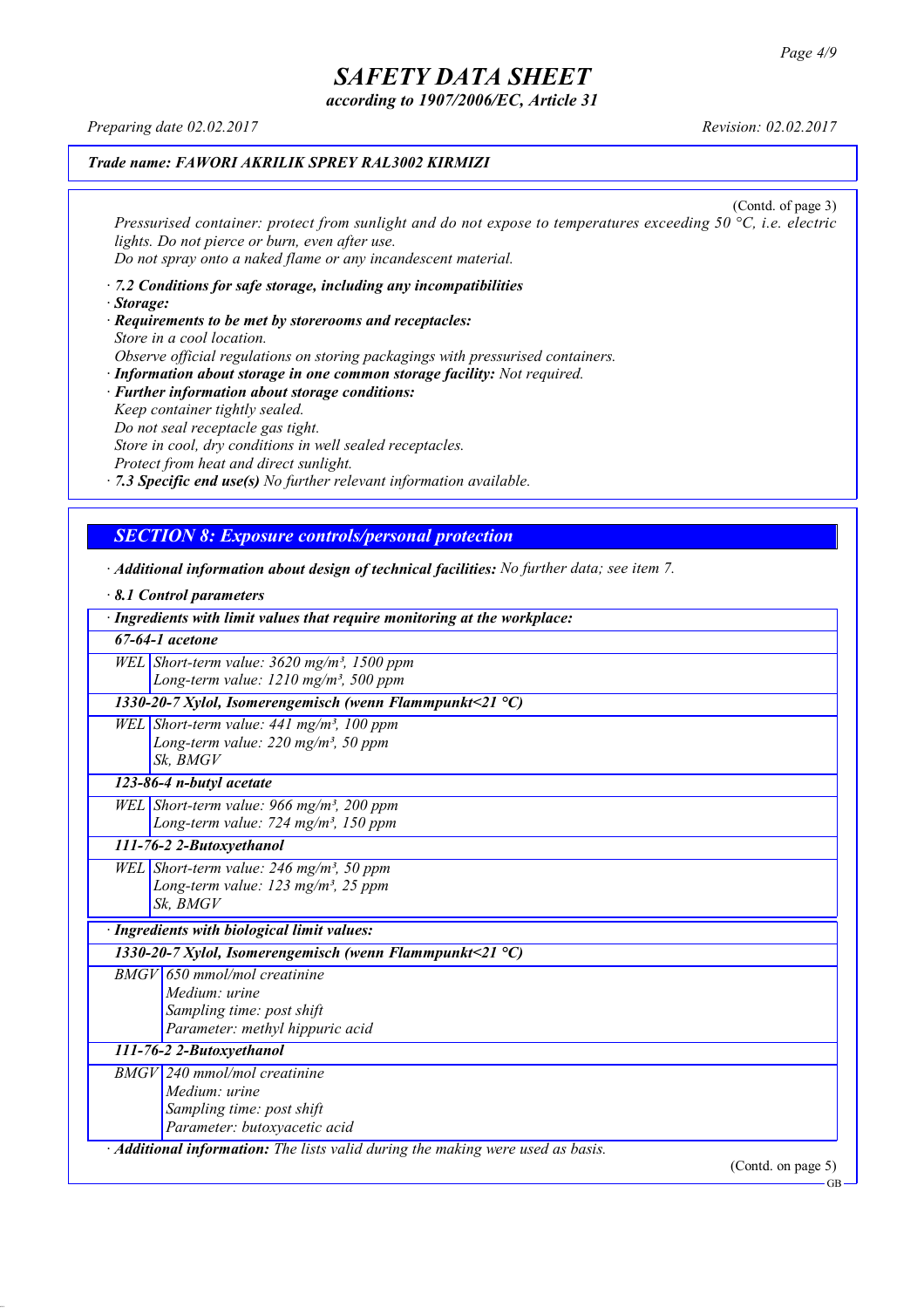*according to 1907/2006/EC, Article 31*

*Preparing date 02.02.2017 Revision: 02.02.2017*

#### *Trade name: FAWORI AKRILIK SPREY RAL3002 KIRMIZI*

(Contd. of page 4)

#### *· 8.2 Exposure controls*

- *· Personal protective equipment:*
- *· General protective and hygienic measures:*

*Keep away from foodstuffs, beverages and feed. Immediately remove all soiled and contaminated clothing Wash hands before breaks and at the end of work. Avoid contact with the eyes.*

*Avoid contact with the eyes and skin.*

#### *· Respiratory protection:*

In case of brief exposure or low pollution use respiratory filter device. In case of intensive or longer exposure use *self-contained respiratory protective device.*

*· Protection of hands:*



*Protective gloves*

*The glove material has to be impermeable and resistant to the product/ the substance/ the preparation.* Due to missing tests no recommendation to the glove material can be given for the product/ the preparation/ the *chemical mixture.*

Selection of the glove material on consideration of the penetration times, rates of diffusion and the degradation *· Material of gloves*

The selection of the suitable gloves does not only depend on the material, but also on further marks of quality and *varies from manufacturer to manufacturer. As the product is a preparation of several substances, the resistance* of the glove material can not be calculated in advance and has therefore to be checked prior to the application.

*· Penetration time of glove material*

The exact break trough time has to be found out by the manufacturer of the protective gloves and has to be *observed.*

*· Eye protection:*



*Tightly sealed goggles*

| $\cdot$ 9.1 Information on basic physical and chemical properties<br><b>General Information</b> |                                    |  |
|-------------------------------------------------------------------------------------------------|------------------------------------|--|
| $\cdot$ Appearance:<br>Form:                                                                    | Aerosol                            |  |
| Colour:                                                                                         | According to product specification |  |
| · Odour:                                                                                        | Characteristic                     |  |
| $\cdot$ Change in condition<br><b>Boiling point/Boiling range:</b>                              | Not applicable, as aerosol.        |  |
| · Flash point:                                                                                  | $\leq$ 0 °C                        |  |
| · Ignition temperature:                                                                         | $>$ 400 °C                         |  |
| · Danger of explosion:                                                                          | Not determined.                    |  |
| · Explosion limits:                                                                             |                                    |  |
| Lower:                                                                                          | 1.8 Vol %                          |  |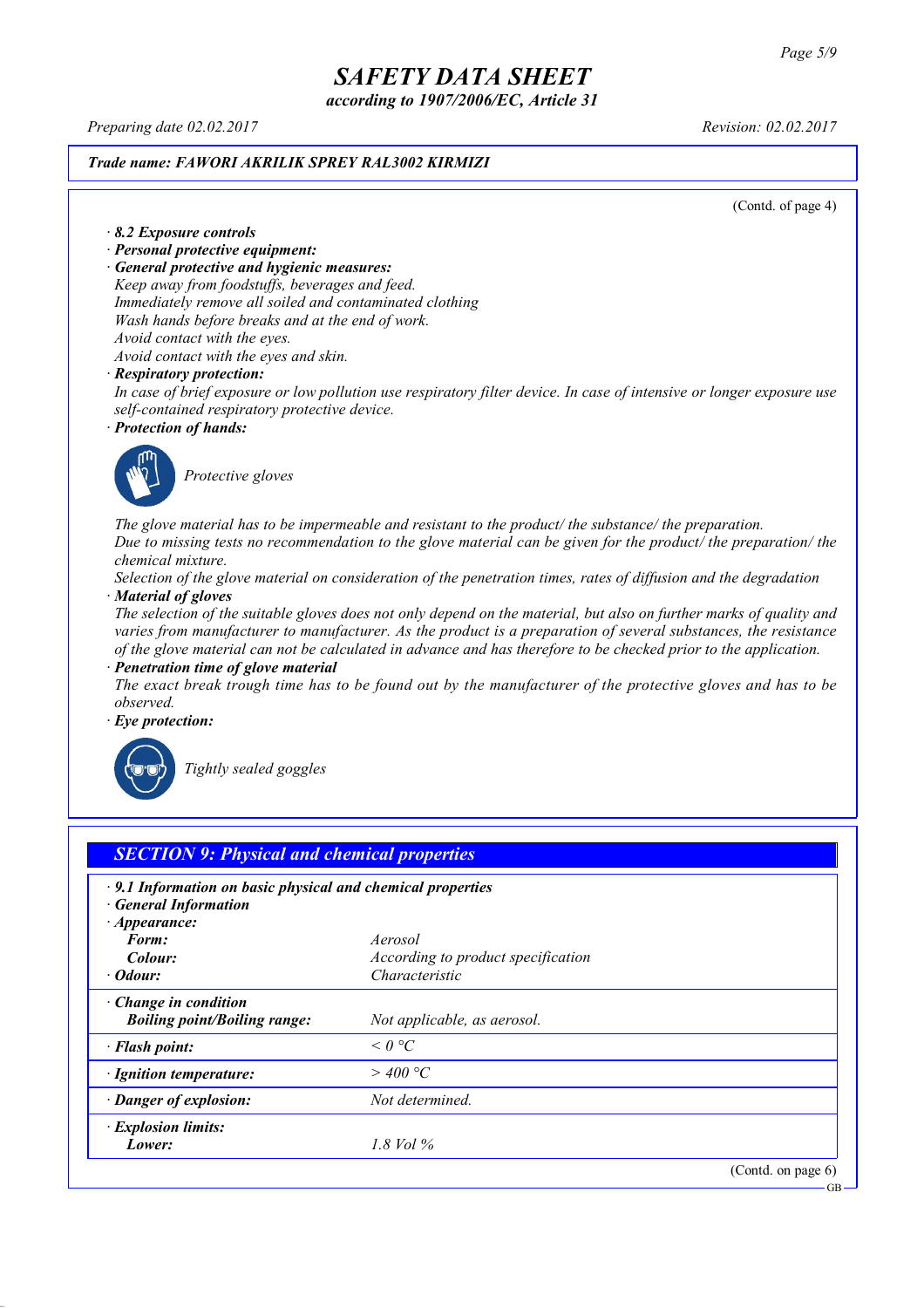*according to 1907/2006/EC, Article 31*

*Preparing date 02.02.2017 Revision: 02.02.2017*

#### *Trade name: FAWORI AKRILIK SPREY RAL3002 KIRMIZI*

|                                                                 |                                                             | (Contd. of page 5) |
|-----------------------------------------------------------------|-------------------------------------------------------------|--------------------|
| Upper:                                                          | 9.5 Vol $\%$                                                |                    |
| $\cdot$ Vapour pressure at 20 °C:                               | $4.5\,bar$                                                  |                    |
| $\cdot$ Density at 20 °C:<br>$\cdot$ Vapour density at 20 °C    | $0.95$ g/cm <sup>3</sup><br>$>l$ g/cm <sup>3</sup> (hava=1) |                    |
| · Solubility in / Miscibility with<br>water:                    | Partly miscible.                                            |                    |
| · Partition coefficient (n-octanol/water): Not determined.      |                                                             |                    |
| $\cdot$ <i>Viscosity:</i><br>Kinematic:                         | Not determined.                                             |                    |
| Solvent content:<br>$VOC$ (EC)<br>$\cdot$ 9.2 Other information | $600$ g/l<br>No further relevant information available.     |                    |

### *SECTION 10: Stability and reactivity*

*· 10.1 Reactivity*

- *· 10.2 Chemical stability*
- *· Thermal decomposition / conditions to be avoided: No decomposition if used according to specifications.*
- *· 10.3 Possibility of hazardous reactions No dangerous reactions known.*
- *· 10.4 Conditions to avoid No further relevant information available.*
- *· 10.5 Incompatible materials: No further relevant information available.*
- *· 10.6 Hazardous decomposition products: No dangerous decomposition products known.*

## *SECTION 11: Toxicological information*

*· 11.1 Information on toxicological effects*

*· Acute toxicity:*

*· LD/LC50 values relevant for classification:*

*110-82-7 cyclohexane*

*Oral LD50 12705 mg/kg (rat)*

- *· Primary irritant effect:*
- *· on the skin: No irritant effect.*
- *· on the eye: Irritating effect.*
- *· Sensitisation: No sensitising effects known.*
- *· Additional toxicological information:*

*The product shows the following dangers according to the calculation method of the General EU Classification Guidelines for Preparations as issued in the latest version:*

*Harmful*

*Irritant*

#### *SECTION 12: Ecological information*

*· 12.1 Toxicity*

- *· Aquatic toxicity: No further relevant information available.*
- *· 12.2 Persistence and degradability No further relevant information available.*
- *· 12.3 Bioaccumulative potential No further relevant information available.*

(Contd. on page 7)

**GB**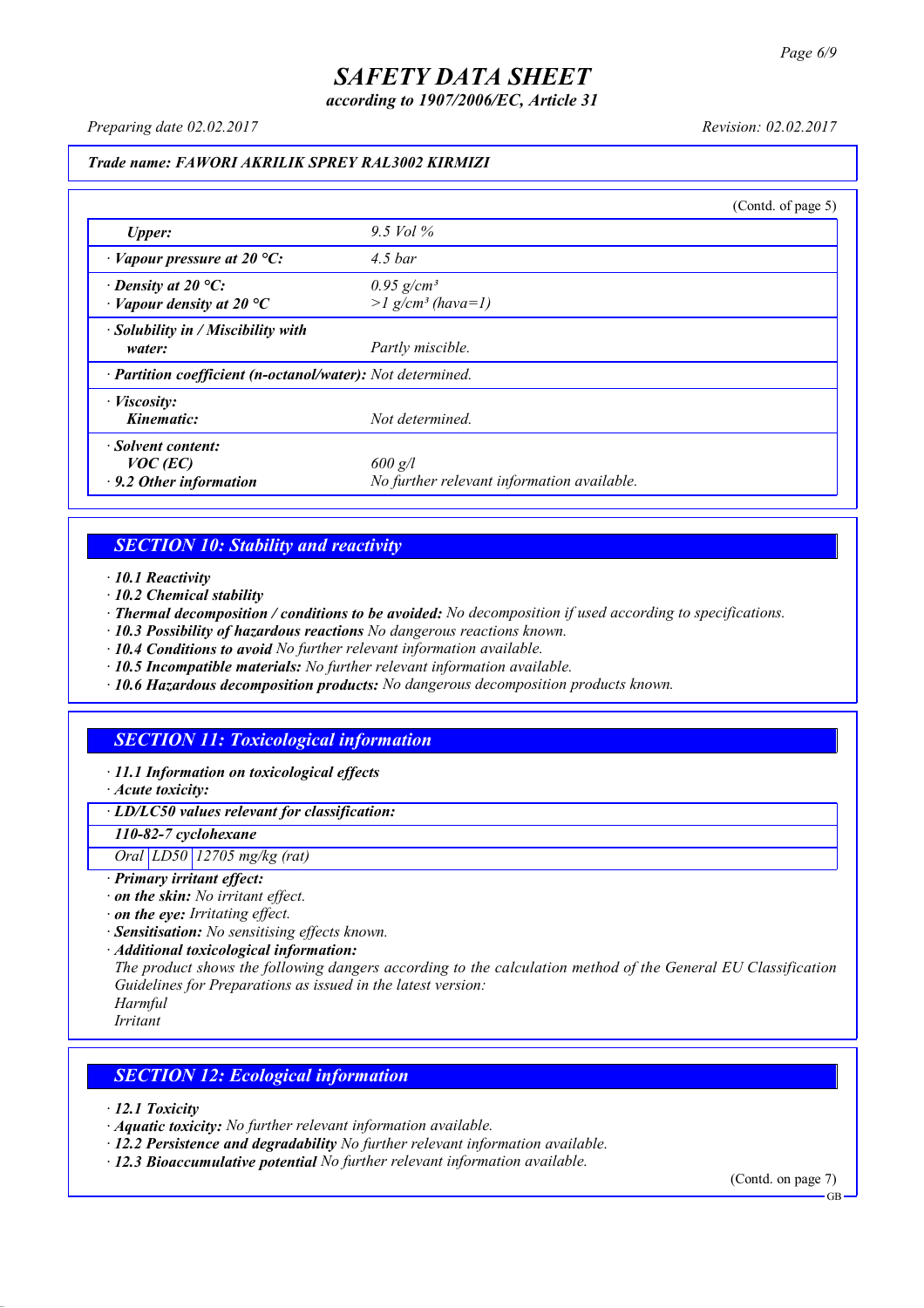*according to 1907/2006/EC, Article 31*

*Preparing date 02.02.2017 Revision: 02.02.2017*

### *Trade name: FAWORI AKRILIK SPREY RAL3002 KIRMIZI*

(Contd. of page 6)

*· 12.4 Mobility in soil No further relevant information available.*

*· Additional ecological information:*

*· General notes:*

*Water hazard class 1 (German Regulation) (Self-assessment): slightly hazardous for water*

Do not allow undiluted product or large quantities of it to reach ground water, water course or sewage system.

### *· 12.5 Results of PBT and vPvB assessment*

*· PBT: Not applicable.*

*· vPvB: Not applicable.*

*· 12.6 Other adverse effects No further relevant information available.*

#### *SECTION 13: Disposal considerations*

*· 13.1 Waste treatment methods*

*· Recommendation*

*Must not be disposed together with household garbage. Do not allow product to reach sewage system.*

*· Uncleaned packaging:*

*· Recommendation: Disposal must be made according to official regulations.*

| <b>SECTION 14: Transport information</b>  |                             |                    |
|-------------------------------------------|-----------------------------|--------------------|
| $\cdot$ 14.1 UN-Number                    |                             |                    |
| ADR, IMDG, IATA                           | UN1950                      |                    |
| $\cdot$ 14.2 UN proper shipping name      |                             |                    |
| $·$ <i>ADR</i>                            | 1950 AEROSOLS               |                    |
| $\cdot$ IMDG                              | <b>AEROSOLS</b>             |                    |
| $\cdot$ IATA                              | AEROSOLS, flammable         |                    |
| · 14.3 Transport hazard class(es)         |                             |                    |
| $\cdot$ ADR                               |                             |                    |
|                                           |                             |                    |
| · Class                                   | 5F Gases.<br>$\overline{2}$ |                    |
| $\cdot$ Label                             | 2 <sub>1</sub>              |                    |
| $\cdot$ IMDG, IATA                        |                             |                    |
|                                           |                             |                    |
| $\cdot$ Class                             | 2.1                         |                    |
| $\cdot$ Label                             | 2.1                         |                    |
| · 14.4 Packing group                      |                             |                    |
| ADR, IMDG, IATA                           | Void                        |                    |
| $\cdot$ 14.5 Environmental hazards:       |                             |                    |
| · Marine pollutant:                       | N <sub>o</sub>              |                    |
| $\cdot$ 14.6 Special precautions for user | Warning: Gases.             |                    |
|                                           |                             | (Contd. on page 8) |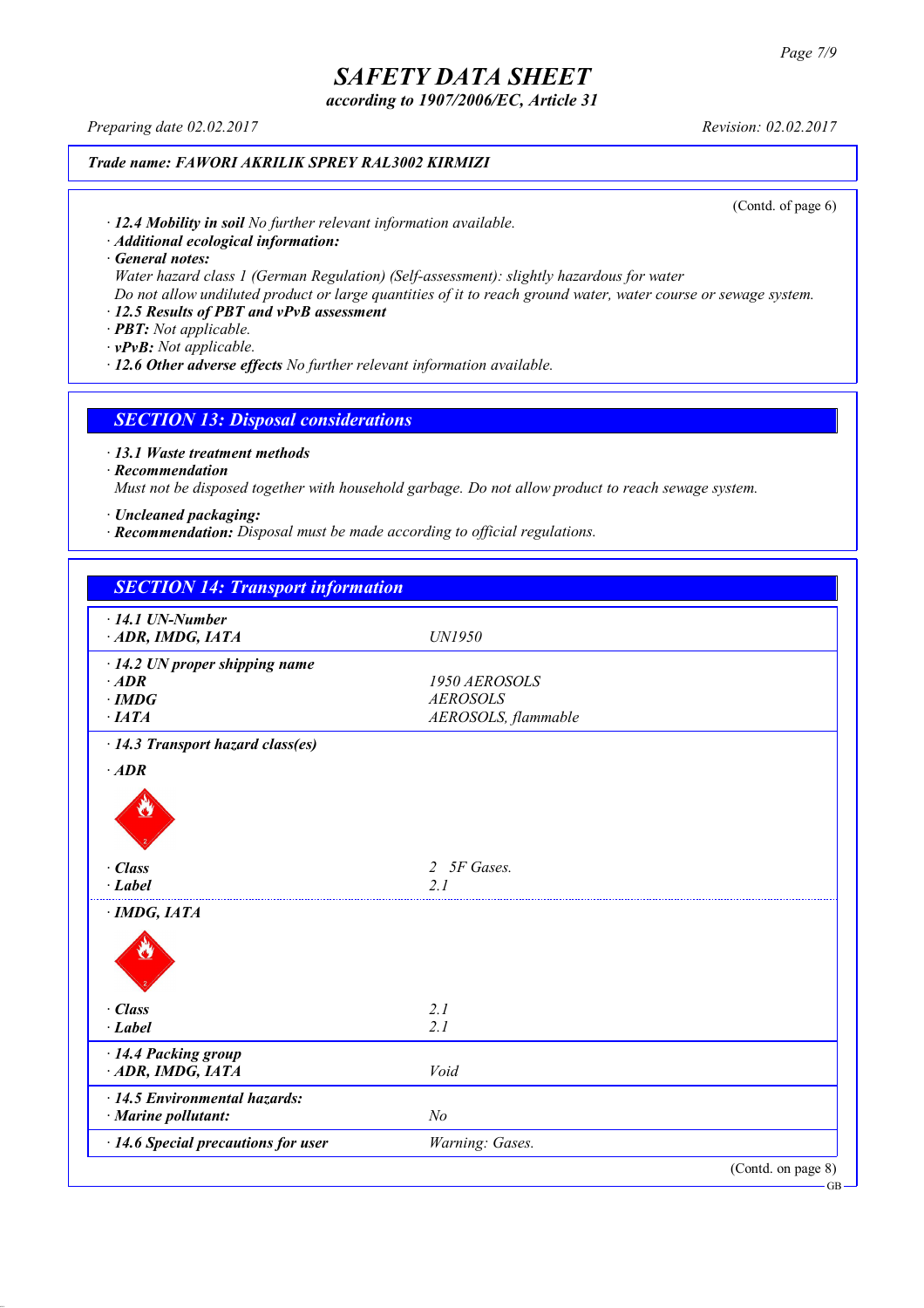*according to 1907/2006/EC, Article 31*

*Preparing date 02.02.2017 Revision: 02.02.2017*

#### *Trade name: FAWORI AKRILIK SPREY RAL3002 KIRMIZI*

|                                                                                                                                 |                                                          | (Contd. of page 7) |
|---------------------------------------------------------------------------------------------------------------------------------|----------------------------------------------------------|--------------------|
| · Danger code (Kemler):<br>· EMS Number:                                                                                        | $F$ -D.S-U                                               |                    |
| $\cdot$ 14.7 Transport in bulk according to Annex II of<br><b>MARPOL73/78 and the IBC Code</b>                                  | Not applicable.                                          |                    |
| $\cdot$ Transport/Additional information:                                                                                       |                                                          |                    |
| $\cdot$ ADR<br>Limited quantities (LO)<br>$\cdot$ Excepted quantities (EQ)<br>· Transport category<br>· Tunnel restriction code | II.<br>$Code$ $E0$<br>Not permitted as Excepted Quantity |                    |
| $\cdot$ IMDG<br>$\cdot$ Limited quantities (LQ)<br>$\cdot$ Excepted quantities (EQ)                                             | II.<br>Code: E0<br>Not permitted as Excepted Quantity    |                    |
| · UN "Model Regulation":                                                                                                        | UN1950, AEROSOLS, 2.1                                    |                    |

### *SECTION 15: Regulatory information*

*· 15.1 Safety, health and environmental regulations/legislation specific for the substance or mixture*

*· National regulations:*

*Class Share in %*

*NK 55.5*

*· 15.2 Chemical safety assessment: A Chemical Safety Assessment has not been carried out.*

#### *SECTION 16: Other information*

This information is based on our present knowledge. However, this shall not constitute a guarantee for any *specific product features and shall not establish a legally valid contractual relationship.*

#### *· Relevant phrases*

*H220 Extremely flammable gas. H225 Highly flammable liquid and vapour. H226 Flammable liquid and vapour. H280 Contains gas under pressure; may explode if heated. H302 Harmful if swallowed. H304 May be fatal if swallowed and enters airways. H312 Harmful in contact with skin. H315 Causes skin irritation. H319 Causes serious eye irritation. H332 Harmful if inhaled. H336 May cause drowsiness or dizziness. H400 Very toxic to aquatic life. H410 Very toxic to aquatic life with long lasting effects. · Contact: Murat Küçükkul / TSE - Safety Data Sheet preparer certified.*

*The certificate ID and date of the document: GBF-A-0-2289 / 23.03.2016*

(Contd. on page 9)

GB